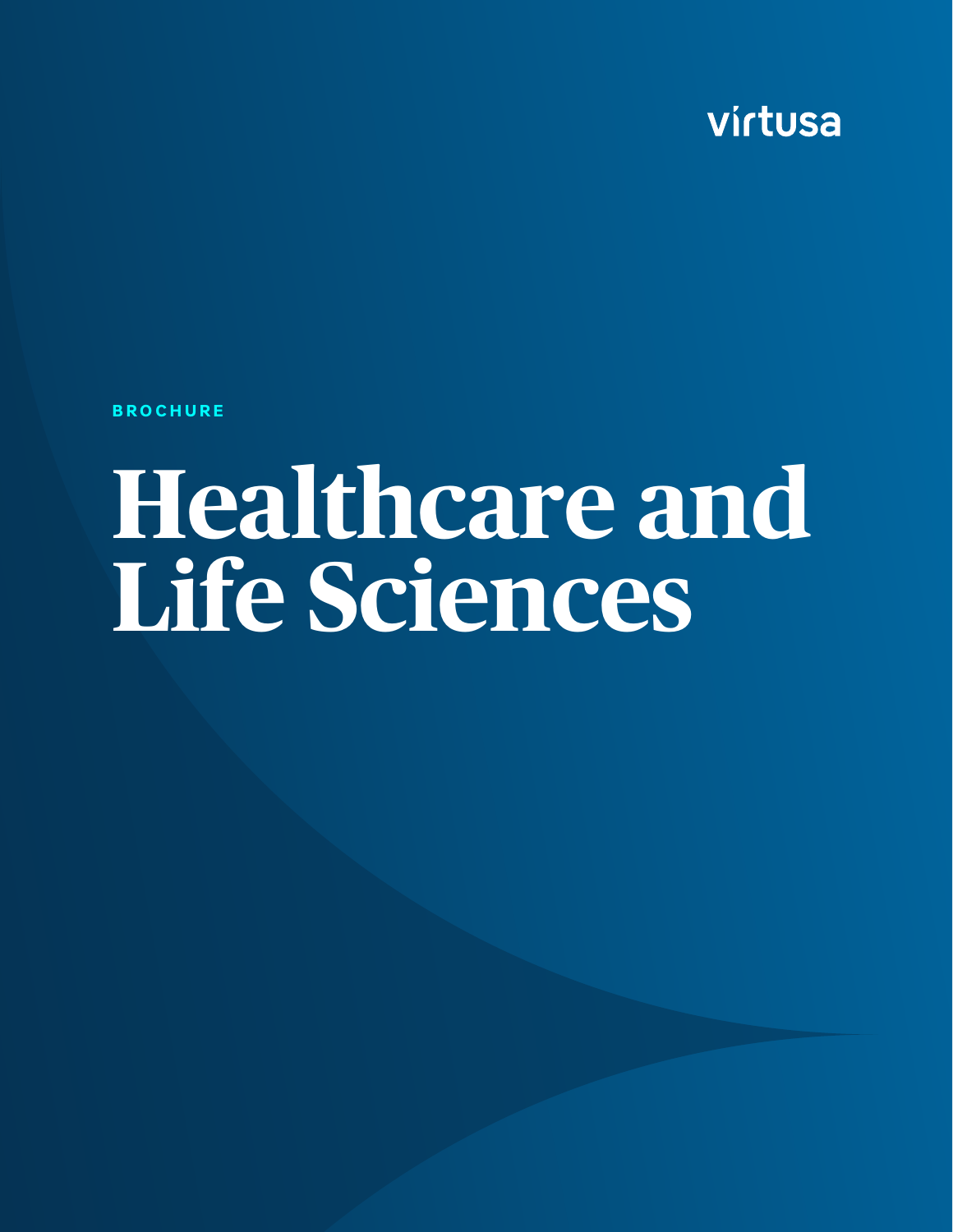## **Building resilience with digital transformation in the new normal**

In the new normal, it's imperative for the healthcare and life sciences industry to make a shift from volume to value and focus on understanding what drives an engaged consumer in order to succeed. Consumers expect higher transparency, ease of use, greater accessibility, and responsiveness from the healthcare and life sciences ecosystem. Therefore, building a culture of innovation to capitalize on trending, customer-focused capabilities such as telehealth, data interoperability, secure platforms, and advanced healthcare solutions are some of the new priorities that the industry must address.

As technology pushes the boundary, so does Virtusa, by pioneering solutions that address the changing needs of payers, providers, medical device manufacturers, pharmaceuticals, and government organizations. Reason why leading healthcare and life sciences organizations, industry analysts, and awards organizations have recognized us for our exceptional quality in digital engineering and transformational IT capabilities.

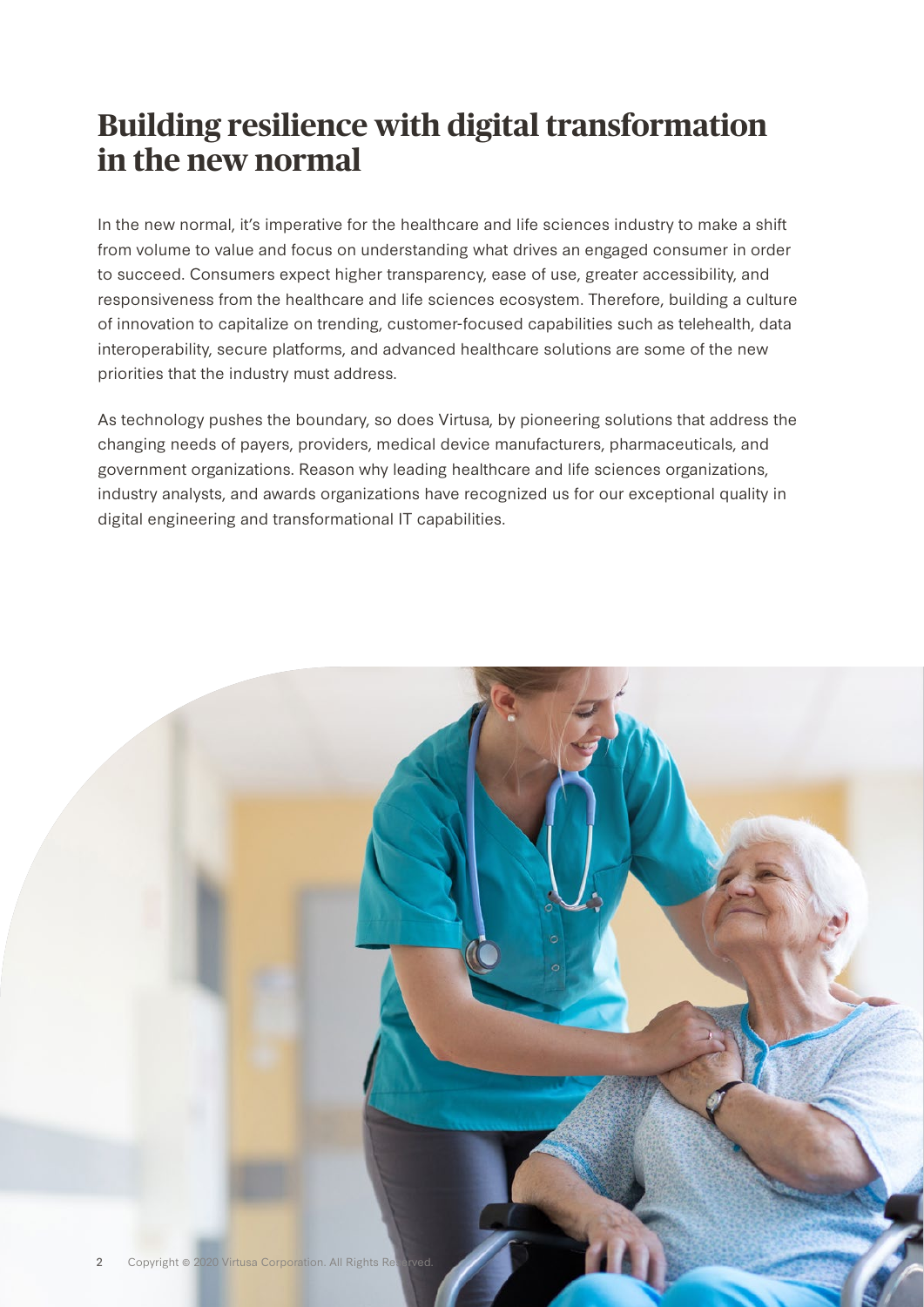## **We work with**



#### **Segments we serve**

**COLL TIME TO BE AND THE REAL PROPERTY** 

C. Contractor

**Providers:** Our core capabilities in data, analytics, AI, and the cloud assist healthcare providers establish connections across their ecosystem to drive smarter health outcomes.

**Payers:** We work with the largest global payers to navigate through industry disruption and deliver on their vision for enterprise transformations, digital health innovations, and improve care delivery.

**Pharmaceutical:** We support the adoption of key technologies for robust reporting, predictive data & analytics, and help switch to integrated risk-based monitoring across the clinical continuum.

**Medical devices:** We help medical device manufacturers accelerate time-to-market, scaleup delivery, and reduce risks. We also optimize the care delivery lifecycle by modernizing legacy processes.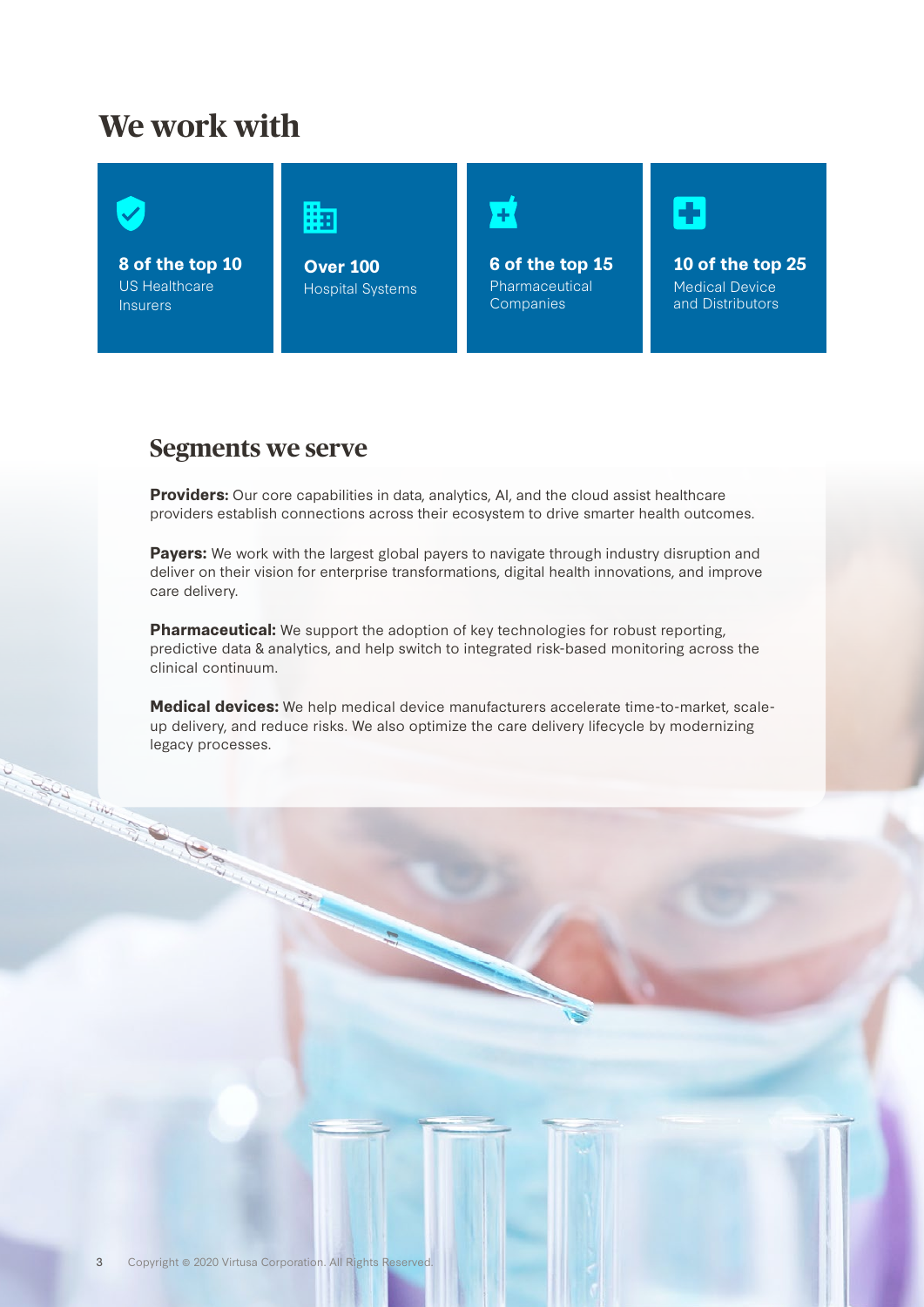## **And we have delivered**

## Ś

#### **Payers**

- Developing and managing the world's largest payer contact centers
- Built the largest claims platform in the world; transforming the claims processing platform for the largest national blues payer
- Implemented the Robotics CoE across the value chain at 4 of top 8 payers in the US

#### **Providers**

- Enabled a leading US provider to predict commercial sales with advanced Machine Learning forecasting
- Built an innovation, AI and analytics-driven Digital Health Platform for a global provider
- Implemented modernization and globalization of AI-driven analytics products for a top US provider



#### **Life Sciences**

- Developed and implemented a Digital Surgical Platform for top three orthopedics companies
- Modernized end-to-end home based renal care platform for a top medical device company in the US
- Shortened clinical trial duration by 25% by modernizing data hubs. Thereby, reducing total cost of ownership for top 10 global pharmaceutical company

## **How we have helped our clients?**

#### **[70% faster provider onboarding](https://www.virtusa.com/success-stories/faster-provider-onboarding-for-a-managed-care-services-provider-by-integrating-pega-plm-with-salesforce)  [with integrated Salesforce-Pega](https://www.virtusa.com/success-stories/faster-provider-onboarding-for-a-managed-care-services-provider-by-integrating-pega-plm-with-salesforce)  [PLM solution](https://www.virtusa.com/success-stories/faster-provider-onboarding-for-a-managed-care-services-provider-by-integrating-pega-plm-with-salesforce)**

Virtusa deployed the integrated Salesforce-Pega PLM Solution, for a leading US-based care service provider to optimize the legacy CRM platform and accelerated onboarding process and timelines by 70%.

#### **[Transforming healthcare and data](https://www.virtusa.com/success-stories/developing-a-leading-healthcare-analytics-application-focused-on-health-outcomes)  [analytics to synergize with human](https://www.virtusa.com/success-stories/developing-a-leading-healthcare-analytics-application-focused-on-health-outcomes)  [intuition](https://www.virtusa.com/success-stories/developing-a-leading-healthcare-analytics-application-focused-on-health-outcomes)**

Virtusa partnered with a leading healthcare software and data analytics company to modernize a legacy application, leveraging our digital engineering, leading edge visualization technologies and data architectures capabilities.

#### **[20% reduction in Average Handling](http://20% reduction in average handling time (AHT) for a leading US health insurance provider )  [Time \(AHT\) for a leading US health](http://20% reduction in average handling time (AHT) for a leading US health insurance provider )  [insurance provider](http://20% reduction in average handling time (AHT) for a leading US health insurance provider )**

Virtusa implemented Recon, Refactor, Replatform (Triple R) methodology to upgrade the Pega platform and re-engineer the legacy applications, and deliver 25% higher operational efficiency.

#### **[Enabled BYOD initiative for over](https://www.virtusa.com/success-stories/enabled-byod-initiative-for-top-5-pharmaceutical-firm)  [35,000 contractors for a top 5](https://www.virtusa.com/success-stories/enabled-byod-initiative-for-top-5-pharmaceutical-firm)  [pharmaceutical firm](https://www.virtusa.com/success-stories/enabled-byod-initiative-for-top-5-pharmaceutical-firm)**

Virtusa worked with the client to integrate and optimize its application portfolio with Amazon Workspaces. It also included creating system images and automating image management and optimization.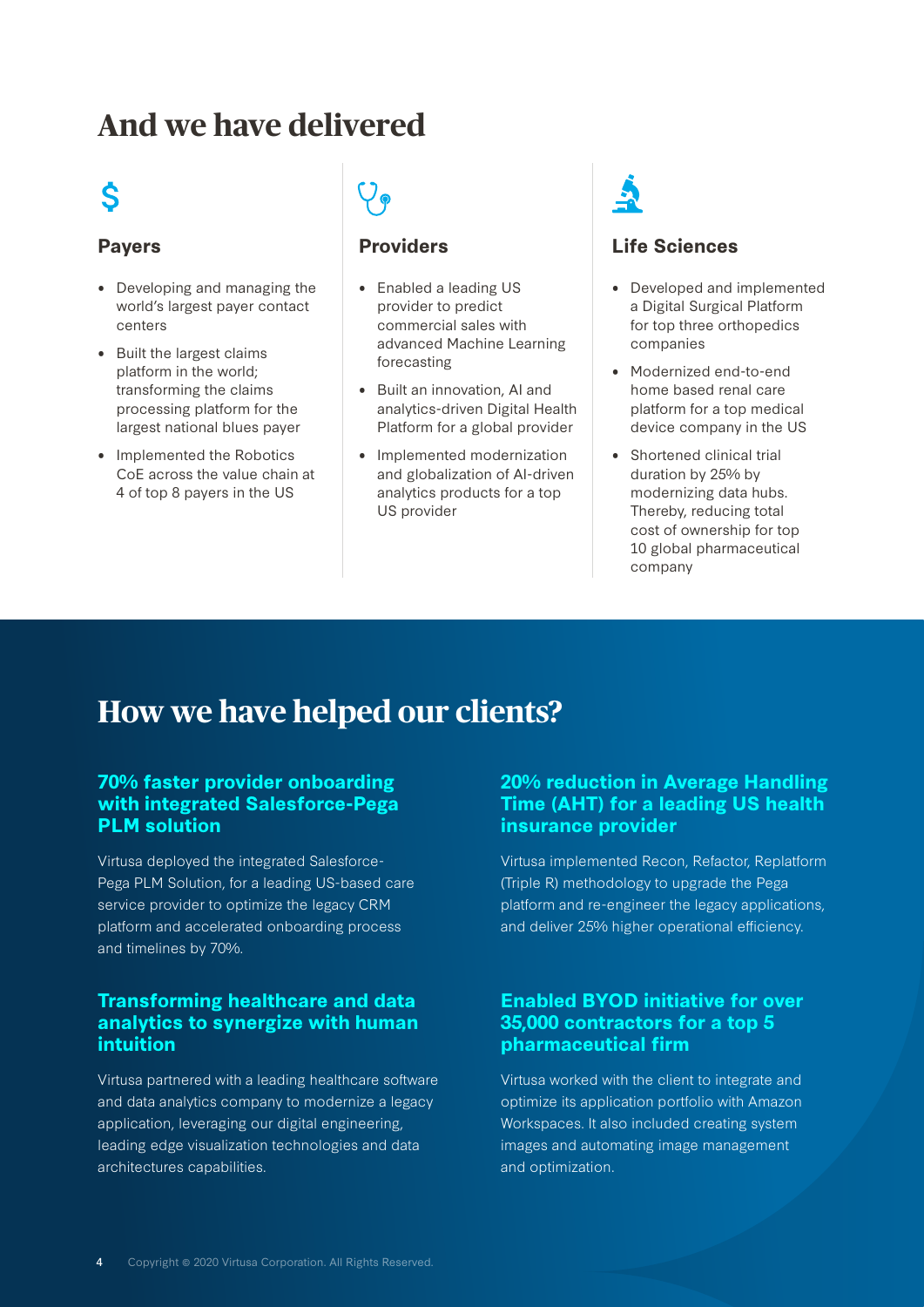## **We help our clients restructure their business models to become resilient**

Virtusa's healthcare and life sciences practice is dedicated to help organizations rethink customer engagement to be patient-centric, reshape global supply chains to be cost-effective, and restructure customers' business goals to achieve higher ROI.



**Enhance patient/member/provider experience:** Virtusa harnesses intuitive and configurable workflows for payer-member/provider communication across channels to increase operational efficiency. Powered by ML and NLP features, our solutions, such as Reimagining Omni-Channel Experience can help the payer-provider ecosystem automate data ingestion and control the flow of information efficiently.



**Increase utilization of data:** Virtusa facilitates strategic, tactical, and operational decision-making for clients by building an ecosystem to transform raw data into actionable insights with data governance, visualization, data exploratory analysis, and data platform modernization.



**Drive efficiency through intelligent automation:** Virtusa is positioned as a leader in Digital Process Automation (DPA) service with conduit framework, smart investigation, Triple R solution, Pega-based Know Your Customer (KYC) unified platform, and logistics decisioning solution.



**Cloud platform modernization:** Virtusa brings its engineering expertise in cloud transformation to provide an array of services – such as, digital infrastructure, analytics and intelligence, customer experience, applications, DevOps, and security – to help companies build the digital enterprise of tomorrow.



**Accelerate business outcomes with smart solutions:** Virtusa enables clients to achieve their varied business goals with smart solutions, such as vLife™, Provider Lifecycle Management, Pega Smart Claims Engine, InsightsToCare, Payers Analytics, and Appeals & Grievances Processing.

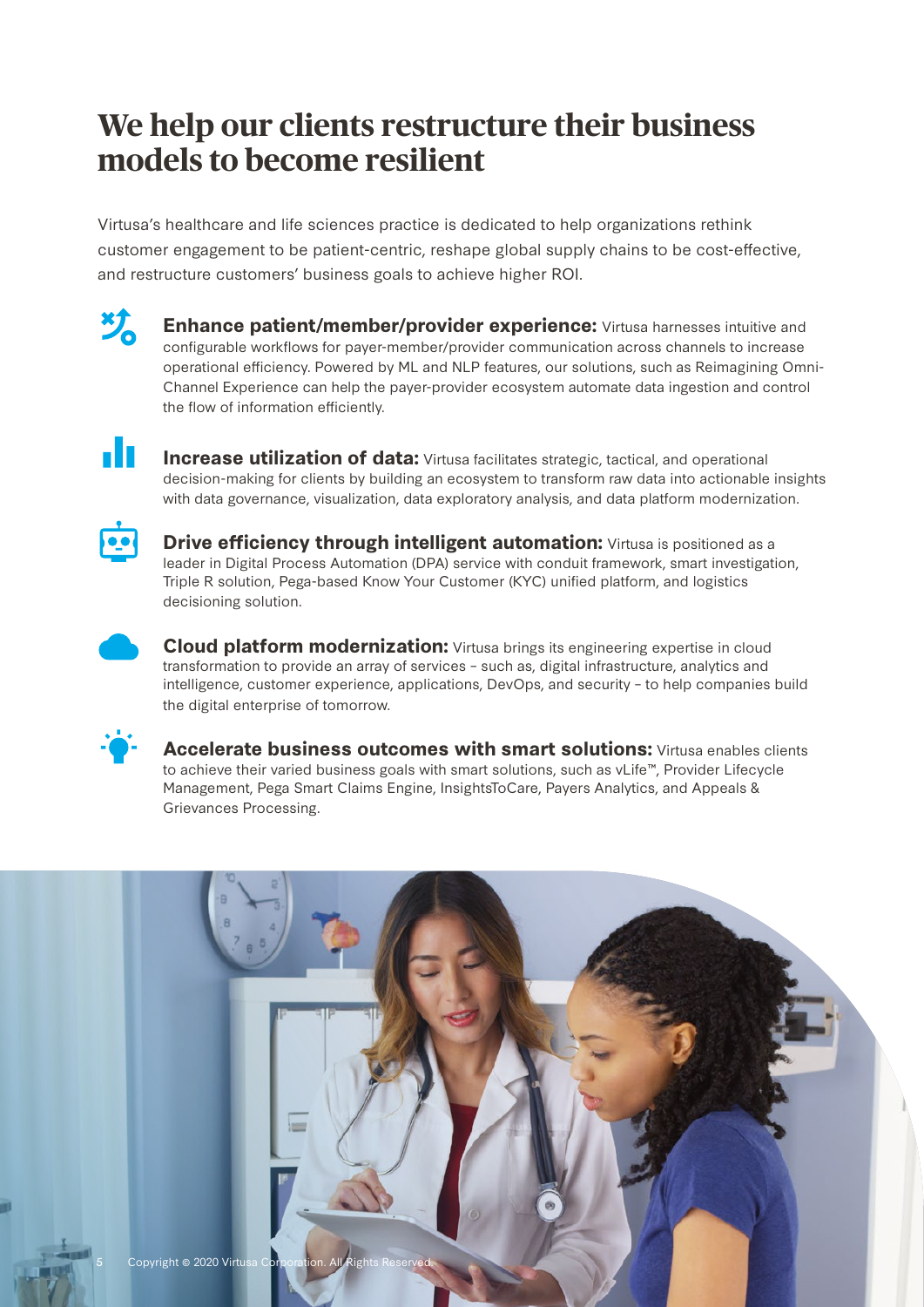## **Partnerships**



## **In the media**

[Virtusa and Mareana Partner](https://www.virtusa.com/news-room/press-releases/year_2020/may/Virtusa-Mareana-Life-Sciences)  [to Optimize Supply Chains in](https://www.virtusa.com/news-room/press-releases/year_2020/may/Virtusa-Mareana-Life-Sciences) 

[Life Sciences.](https://www.virtusa.com/news-room/press-releases/year_2020/may/Virtusa-Mareana-Life-Sciences)

*[Read more](https://www.virtusa.com/news-room/press-releases/year_2020/may/Virtusa-Mareana-Life-Sciences)*



[With COVID-19 Lingering,](https://www.virtusa.com/news-room/press-releases/year_2020/june/virtusa-modjoul-partner-to-get-america-back-to-work)  [Virtusa and Modjoul Partner](https://www.virtusa.com/news-room/press-releases/year_2020/june/virtusa-modjoul-partner-to-get-america-back-to-work)  [to Get America Back to](https://www.virtusa.com/news-room/press-releases/year_2020/june/virtusa-modjoul-partner-to-get-america-back-to-work)  [Work Safely.](https://www.virtusa.com/news-room/press-releases/year_2020/june/virtusa-modjoul-partner-to-get-america-back-to-work) 

*[Read more](https://www.virtusa.com/news-room/press-releases/year_2020/june/virtusa-modjoul-partner-to-get-america-back-to-work)*



[Virtusa Joins Stanford](https://www.virtusa.com/news-room/press-releases/year_2019/September/11540051884)  [Artificial Intelligence](https://www.virtusa.com/news-room/press-releases/year_2019/September/11540051884)  [Laboratory as Affiliate.](https://www.virtusa.com/news-room/press-releases/year_2019/September/11540051884) 

*[Read more](https://www.virtusa.com/news-room/press-releases/year_2019/September/11540051884)*

## **Awards and recognition**

[Virtusa Wins 2020 Pega Partner Award for Excellence in Digital Transformation](https://www.virtusa.com/news-room/press-releases/year_2020/june/Virtusa-Wins-2020-Pega-Partner-Award)

[Virtusa Achieves AWS End User Computing Competency Status](https://www.virtusa.com/news-room/press-releases/year_2020/july/virtusa-achieves-aws-end-user-computing-competency)

[Virtusa Named SIIA CODiE Award Finalist for Best Healthcare Technology Solution](https://www.virtusa.com/de/news-room/awards/year_2020/april/virtusa-named-siia-codie-award-finalist-for-best-healthcare-tech)

Virtusa Achieves HITRUST CSF® Certification to Manage Risk, Improve Security Posture, and Meet Compliance Requirements

[Everest Group Recognizes Virtusa as a Major Contender in its Medical Devices Digital](https://www.virtusa.com/de/news-room/in_the_media/year_2020/july/everest-group-recognizes-virtusa-as-major-contender-medical-devices-digital-services-peak-matrix-2020)  [Services PEAK Matrix® Assessment](https://www.virtusa.com/de/news-room/in_the_media/year_2020/july/everest-group-recognizes-virtusa-as-major-contender-medical-devices-digital-services-peak-matrix-2020)